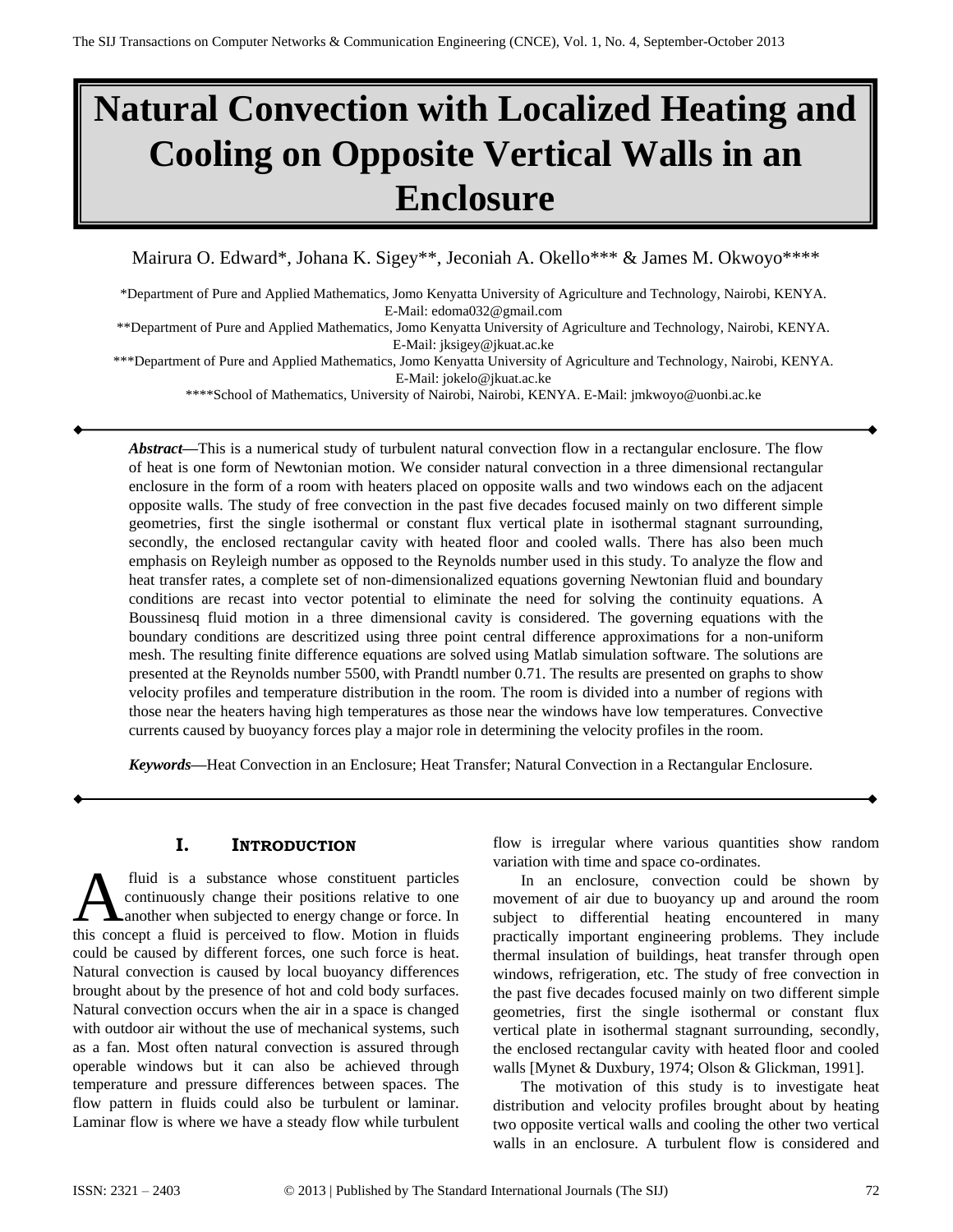hence the use of high Reynolds number. Due to the elliptic nature of internal buoyant flows, natural convection flow requires a complete solution of the Navier-Stokes equation. Most of the fluid dynamics problems involving natural convection could be solved by experimental, theoretical and numerical methods. High Reynolds number natural convection has been identified as one of the main subjects for future research, extension to three dimensional calculations for practical and real life situations is considered of prime importance.

The objective of this numerical study is to investigate;

- The temperature distribution in the enclosure caused by non-uniformity in the boundary temperature as a result of heating the vertical opposite walls and cooling the two opposite adjacent vertical walls of the rectangular enclosure.
- Velocity profiles of air in the enclosure caused by the resulting buoyancy effects and energy gained from heater.

## **II. LITERATURE REVIEW**

A number of researchers modeled a number of turbulent flows near vertical isothermal walls in their investigations. These include studies by Cebecii & Smith (1974), Leornardi (1984), de Vahl Davies (1986), Plumb & Kennedy (1984), Lankhorst (1991)**,** Sigey (1999), Kipng'eno Joel (2006), among others. This led to a better understanding of turbulence in natural convection boundary layers.

Recent studies were undertaken by Sigey et al., (2004) who investigated in detail turbulent flow in a three dimensional enclosure in the form of a room with a convectional heater built into one of the walls and having a window in the same wall. Kipng'eno (2006), also studied turbulent natural convection with localized heating at the bottom wall (the floor) and two windows each on the vertical opposite walls of a rectangular enclosure.

Sigey et al., (2011) also studied buoyancy driven free convection turbulent heat transfer in an enclosure. They investigated a three-dimensional enclosure in form of a rectangular enclosure containing a convectional heater built into one wall and having a window in the same wall. The heater is located below the window and the other remaining walls are insulated. The results were that the enclosure is stratified into three regions: a cold upper region, a hot region in the area between the heater and the window and a warm lower region. Sheremet (2011) also studied mathematical simulation of conjugate turbulent natural convection in an enclosure with local heat source.

Much work has been done but for even distribution of heat, a different approach that would increase efficiency especially in buildings is to be considered. In this study, the positioning of the heaters and simulation of high Reynolds heat transfer by Matlab simulation software creates a simplifying difference from the previous use of reyleigh number.

# **III. MATHEMATICAL FORMULATION**

Turbulent natural convection in an enclosure arising from localized heating and cooling is encountered in a number of practical occurrences, such as the use of convectional heaters in rooms. The temperature and velocity fields in a room depend mainly on temperature of any heat source and window as well as air ventilation flow rate.

This is a numerical study of turbulent flow in a rectangular enclosure. The flow of heat is one form of Newtonian motion. We consider natural convection in a three dimensional rectangular enclosure in the form of a room with heaters placed on two opposite vertical walls and windows on the other two vertical walls.





Figure 1 above is a model of a room with heaters placed on two opposite walls (on the X-Z planes) and windows on the other two walls (Y-Z planes). The floor and the top planes are taken to be insulated (X-Y planes).

#### **IV. GOVERNING EQUATIONS**

The fundamental equations of fluid dynamics are based on the following universal laws of conservation; conservation of mass (continuity), momentum and energy.

Consider a fluid in which the density  $\rho$  is a function of position  $x_i$  (j=1, 2, 3), let  $u_i$  (j=1, 2, 3) denote the components of the velocity. Hence in writing the various equations, use of the notation of Cartesian tensors with the usual summation convection is applied Currie (1974).

$$
\frac{\partial \rho}{\partial t} + \frac{\partial}{\partial x_j} (\rho u_j) = 0 \tag{1}
$$

$$
\frac{\partial}{\partial x_i}(\rho u_i) + \frac{\partial}{\partial x_j}(\partial u_j u_i) = -\frac{\partial \rho}{\partial x_i} + \rho g_i + \frac{\partial}{\partial x_j} \left[ \mu \left( \frac{\partial u_i}{\partial x_j} + \frac{\partial u_j}{\partial x_i} \right) + \mu_s \delta_{ij} \frac{\partial u_k}{\partial x_k} \right] \tag{2}
$$

$$
\frac{\partial}{\partial t} \left( \rho c_p T \right) + \frac{\partial}{\partial x_j} \left( \rho c_p u_j T \right) = \frac{\partial}{\partial x_j} \left( \lambda \frac{\partial T}{\partial x_j} \right) + \beta T \left( \frac{\partial p}{\partial t} + \frac{\partial u_j p}{\partial x_j} \right) + \Phi \tag{3}
$$

The equations  $(1)$ ,  $(2)$  and  $(3)$  for the continuity, mean momentum and mean energy respectively are however in the most general form, hence non-dimensionalization, Reynolds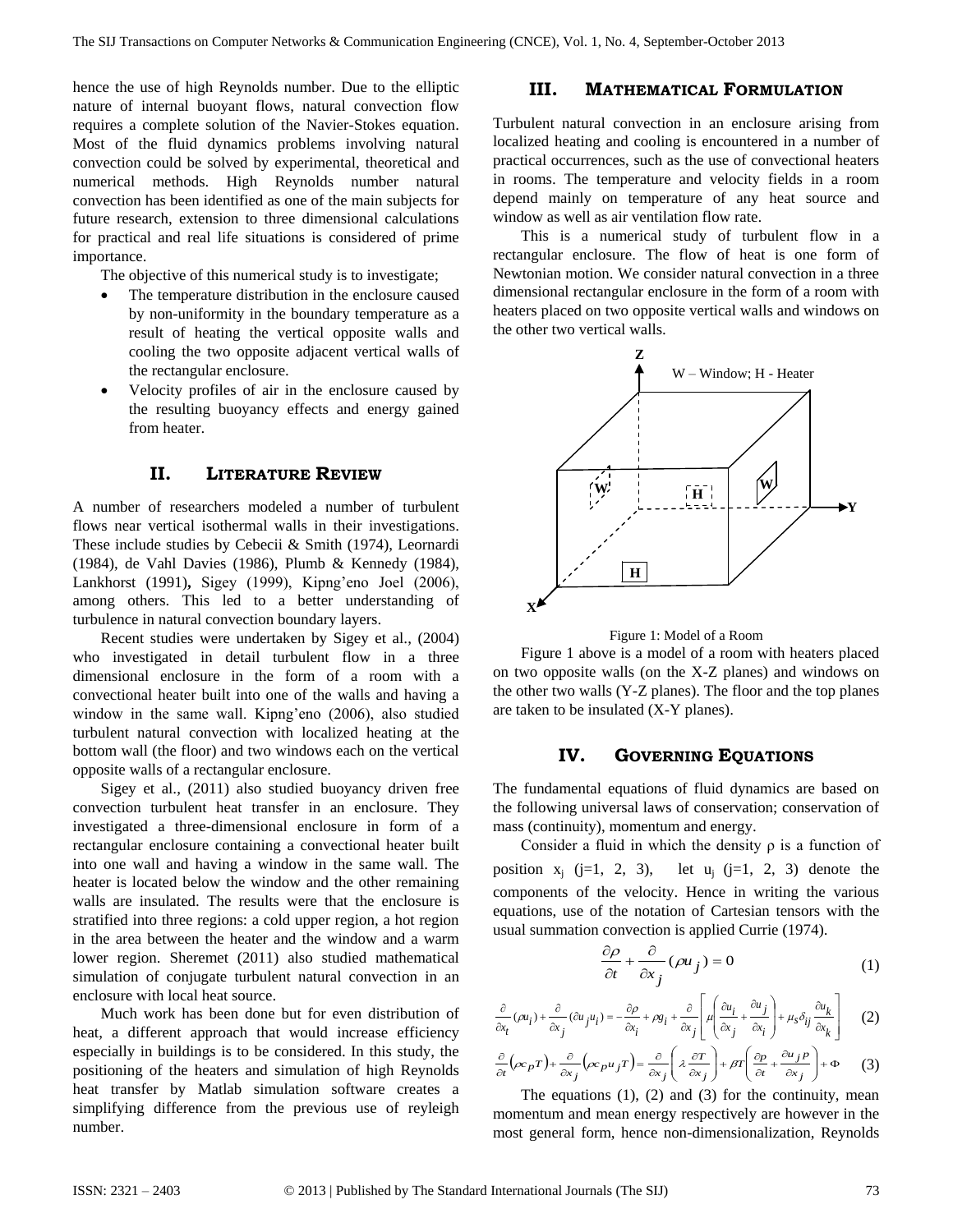(1976) decomposition, Boussinesq (1903) approximation and appropriate boundary conditions together with these equations are necessary for determining the velocity component  $u_i$  and the fluid properties such as the density  $\rho$ , pressure P and the temperature T which apply turbulent flows. The final set of equations then become;

$$
\frac{\partial U_j}{\partial t} + U_j \frac{\partial U_i}{\partial x_j} = -\frac{M_1}{\rho_R} \frac{\partial \rho}{\partial x_j} - M_2 \Theta g_i + M_3 \frac{\partial^2 U_i}{\partial x_j^2} \tag{4}
$$

$$
\frac{\partial \Theta}{\partial t} + 2U_j \frac{\partial \Theta}{\partial x_j} = T_2 \frac{\partial^2 \Theta}{\partial x_j^2}
$$
 (5)

Equations (4) for momentum and (5) for energy are descritized using three point central difference approximation as shown below;

#### **V. METHOD OF SOLUTION**

Equation (4) with respective substitutions of  $M_1$ ,  $M_2$  and  $M_3$  can be written as;

$$
\frac{\partial u}{\partial t} = \frac{1}{\text{Re}} \left( \frac{\partial^2 u}{\partial x^2} + \frac{\partial^2 u}{\partial y^2} \right) - v \left( \frac{\partial u}{\partial x} + \frac{\partial u}{\partial y} \right) - \frac{E u}{\rho_R} \frac{\partial \rho}{\partial y} - \frac{\Theta g_i}{(Fr)^2}
$$
(6)

Using Taylor's central difference approximation;

$$
u_{i,j}^{n+1} = \left(1 - \frac{4k}{h^2 \text{ Re}}\right) u_{i,j}^n + \left(\frac{k}{h^2 \text{ Re}} - \frac{vk}{2h}\right) u_{i+1,j}^n + \left(\frac{k}{h^2 \text{ Re}} + \frac{vk}{2h}\right) u_{i-1,j}^n + \left(\frac{k}{h^2 \text{ Re}} - \frac{vk}{2h}\right) u_{i,j+1}^n + \left(\frac{k}{h^2 \text{ Re}} + \frac{vk}{2h}\right) u_{i,j-1}^n - \left(\frac{Eu}{\rho_R} + \frac{\Theta g_i}{(Fr)^2}\right)
$$
\n(7)

Equation (5) with respective substitutions  $T_2$  can also be written as;

$$
\frac{\partial \Theta}{\partial t} = \frac{1}{\Pr \text{Re}} \left( \frac{\partial^2 \Theta}{\partial x^2} + \frac{\partial^2 \Theta}{\partial y^2} \right) - 2v \left( \frac{\partial \Theta}{\partial x} + \frac{\partial \Theta}{\partial y} \right)
$$
(8)

Using Taylor's central difference approximation;

$$
\frac{\Theta_{i,j}^{n+1} - \Theta_{i,j}^n}{k} = \frac{1}{\text{Pr}\,\text{Re}\,h^2} \left\{ \Theta_{i+1,j}^n - 2\Theta_{i,j}^n + \Theta_{i-1,j}^n \right\} + \left( \Theta_{i,j+1}^n - 2\Theta_{i,j}^n + \Theta_{i,j-1}^n \right) \right\} - \frac{\nu}{h} \left\{ \Theta_{i+1,j}^n - \Theta_{i-1,j}^n \right\} + \left( \Theta_{i,j+1}^n - \Theta_{i,j-1}^n \right) \tag{9}
$$

Equations (7) and (9) together with boundary conditions are used in a code with Matlab software to simulate the expected results.

## **VI. RESULTS AND DISCUSSIONS**

In an enclosure, each boundary is considered impermeable and capable only of motion in its own place (static motion). This implies that the normal component of velocity at each boundary is zero.  $u(x, y, z, 0) = \sin \pi x + \cos \pi y$ . In the simulation of the graphical results the following parameters were used; Reynolds number =  $5{,}500$  Prandtl number = 0.71, Euler number  $= 2.71828$  and Frounde number  $= 0.01$ .

The Reynolds Number (Re) is an important parameter of forced viscous flow. If the Reynolds number of the system is small, the viscous force is predominant and the effects of viscosity are important, while if it is large, the inertia force is predominant and the viscous effects are only important in the narrow layer near the solid boundary. The Prandtl Number (Pr) represent the ratio of momentum diffusivity (v) to thermal diffusivity (k) that gives the measure of effectiveness

of energy and momentum transport of diffusion in thermal and velocity boundary layer respectively.

#### *6.1. Temperature Distribution*

Figure 2(a), and figure 4(a) shows the vertical temperature fields in the planes  $x = 0.1$  and  $x = 0.9$  respectively. Being close to the heaters there are higher temperatures in the lower regions where the heaters are placed. The temperature decreases as you move up towards the top of the enclosure as a result of the warm fluid rising and mixing up with the cold fluid from the window areas. The lowest temperatures are recorded on the walls containing the windows. It is warmest at these two planes in the enclosure.

Figure 3(a) shows the isotherms at the vertical plane  $x =$ 0.5. It is the region coinciding with the windows and equidistant from the two windows. At this plane, the temperatures are low. This is because of the distance from the heaters but there are higher temperatures at bottom wall of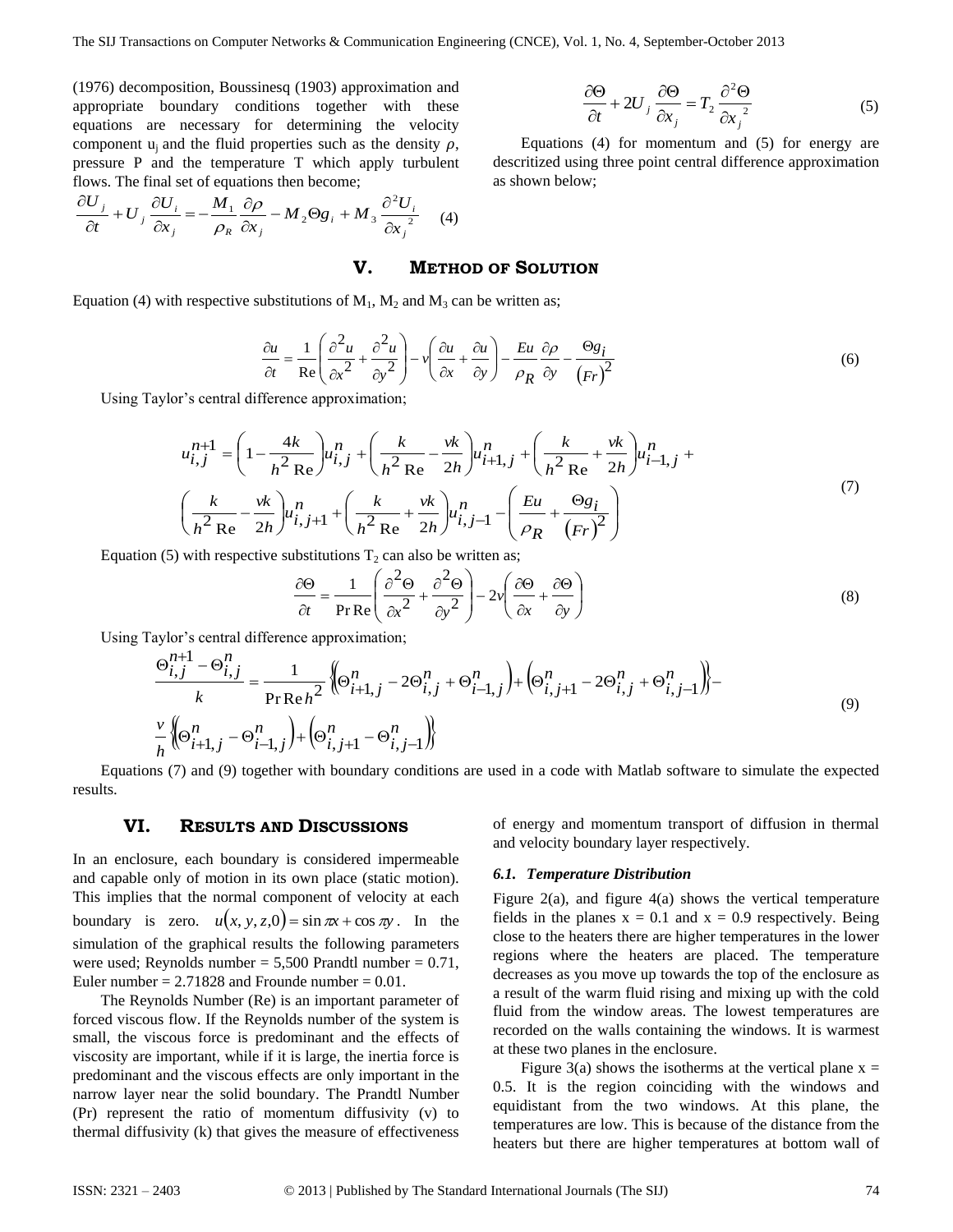the enclosure due to the effect of the heaters. The walls here recorded the lowest temperatures due to the cooling from the windows.

The horizontal plane  $z = 0.5$  is shown in figure 5 coinciding with the windows and close to the heaters, the plane records mixed temperatures with high temperatures on the region close to the heaters and low temperatures in the middle of the room due to the effect of the windows.

The room is divided into a number of regions with those near the heaters having high temperatures as those near the windows have low temperatures. Mixing of hot and cold fluid and turbulence makes the other areas warm. Natural convection also plays a key role in the variation of temperature distribution in the room.





Figure 4(a): Isotherms at the Plane  $x = 0.9$  for  $Re = 5500$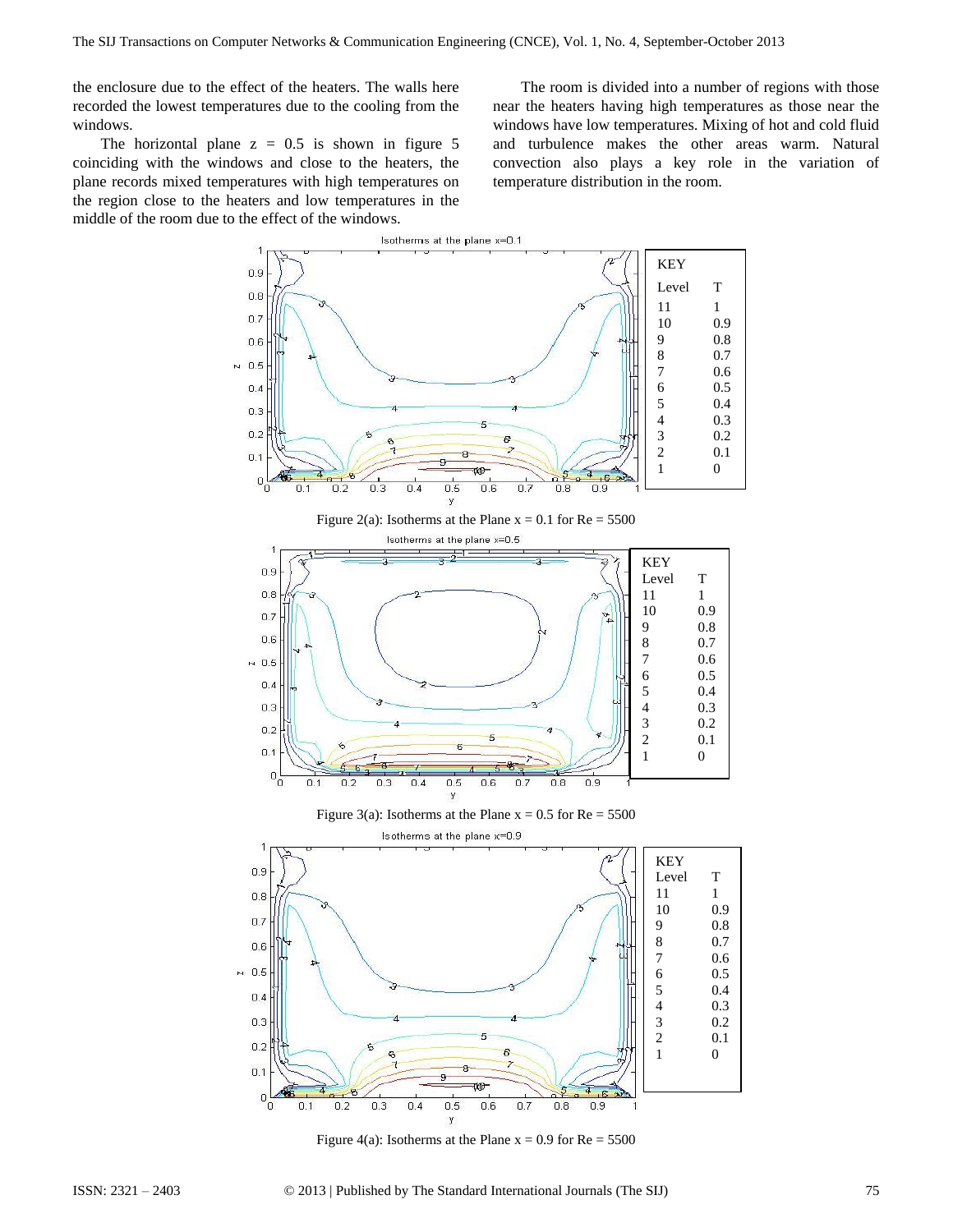

Figure 5: Isotherms at the Plane  $z = 0.5$  for  $Re = 5500$ 

#### *6.2. Velocity Flow Fields*

The structure of the flow can easily be seen in the vector plots which have been selected from the Y-Z plane. The vector plots are in the planes  $x = 0.1$ ,  $x = 0.5$  and  $x = 0.9$  (see figure  $2(b)$ , figure  $3(b)$  and figure  $4(b)$ ).

In figure 3(b) where the plane is at  $x = 0.5$ , the structure of the flow shows two circular motions in different directions; one in the clockwise direction (to the right) while the other (to the left) is anti-clockwise. This is due to the strong convective motion developed by the heating and high Reynolds number.

The warm fluid gains energy becomes less dense and gains in velocity resulting in an upward motion at the centre where the effect of the heaters is felt, while on the sides the cold fluid descends. This is due to buoyancy effects. The velocity of the descending fluid is strongest near the windows while the rising velocity is strongest near the heaters (at the bottom).

Figure 2(b) and figure 4(b) shows the flow patterns in the planes  $x = 0.1$  and  $x = 0.9$  respectively. They have similar patterns since they have the same temperature effects with more strength in upward motion since they are close to the source of heat. On the sides there is mixing up of warm and cold fluid resulting into slow movement of the fluid particles.



Figure 2(b): Velocity Vector Plot at the Plane  $x = 0.1$  for  $Re = 5500$ 

| $\vert$                                                                  |   |     |     |     |     |     | Vector plot for u at x=0.5 |     |     |     |   |
|--------------------------------------------------------------------------|---|-----|-----|-----|-----|-----|----------------------------|-----|-----|-----|---|
|                                                                          |   |     |     |     |     |     |                            |     |     |     |   |
| 0.9                                                                      |   |     |     |     |     |     |                            |     |     |     |   |
|                                                                          |   |     |     |     |     |     |                            |     |     |     |   |
| $0.8\,$                                                                  |   |     |     |     |     |     |                            |     |     |     |   |
| 0.7                                                                      |   |     |     |     |     |     |                            |     |     |     |   |
|                                                                          |   |     |     |     |     |     |                            |     |     |     |   |
| 0.6                                                                      |   |     |     |     |     |     |                            |     |     |     |   |
|                                                                          |   |     |     |     |     |     |                            |     |     |     |   |
| $~\sim~0.5$                                                              |   |     |     |     |     |     |                            |     |     |     |   |
|                                                                          |   |     |     |     |     |     |                            |     |     |     |   |
| 0.4                                                                      |   |     |     |     |     |     |                            |     |     |     |   |
| 0.3                                                                      |   |     |     |     |     |     |                            |     |     |     |   |
|                                                                          |   |     |     |     |     |     |                            |     |     |     |   |
| 0.2                                                                      |   |     |     |     |     |     |                            |     |     |     |   |
|                                                                          |   |     |     |     |     |     |                            |     |     |     |   |
| 0.1                                                                      |   |     |     |     |     |     |                            |     |     |     |   |
|                                                                          |   |     |     |     |     |     |                            |     |     |     |   |
|                                                                          | 0 | 0.1 | 0.2 | 0.3 | 0.4 | 0.5 | 0.6                        | 0.7 | 0.8 | 0.9 | 1 |
|                                                                          |   |     |     |     |     |     |                            |     |     |     |   |
| Figure 3(b): Velocity Vector Plot at the Plane $x = 0.5$ for $Re = 5500$ | O |     |     |     |     | y   |                            |     |     |     |   |
|                                                                          |   |     |     |     |     |     | Vector plot for u at x=0.9 |     |     |     |   |
| $\overline{1}$                                                           |   |     |     |     |     |     |                            |     |     |     |   |
|                                                                          |   |     |     |     |     |     |                            |     |     |     |   |
| 0.9                                                                      |   |     |     |     |     |     |                            |     |     |     |   |
| $_{0.8}$                                                                 |   |     |     |     |     |     |                            |     |     |     |   |
|                                                                          |   |     |     |     |     |     |                            |     |     |     |   |
| 0.7                                                                      |   |     |     |     |     |     |                            |     |     |     |   |
|                                                                          |   |     |     |     |     |     |                            |     |     |     |   |
| 0.6                                                                      |   |     |     |     |     |     |                            |     |     |     |   |
|                                                                          |   |     |     |     |     |     |                            |     |     |     |   |
|                                                                          |   |     |     |     |     |     |                            |     |     |     |   |
| 0.4                                                                      |   |     |     |     |     |     |                            |     |     |     |   |
|                                                                          |   |     |     |     |     |     |                            |     |     |     |   |
| 0.3                                                                      |   |     |     |     |     |     |                            |     |     |     |   |
|                                                                          |   |     |     |     |     |     |                            |     |     |     |   |
| 0.2                                                                      |   |     |     |     |     |     |                            |     |     |     |   |
| 0.1                                                                      |   |     |     |     |     |     |                            |     |     |     |   |
| $~\sim~0.5$<br>0                                                         |   |     |     |     |     |     |                            |     |     |     |   |

Figure 4(b): Velocity Vector Plot at the Plane  $x = 0.9$  for  $Re = 5500$ 

#### **VII. CONCLUSION**

In this study we investigate temperature distribution and velocity profiles in an enclosure brought about by heat transfer. Natural convection played a major role in the study. A three dimensional rectangular enclosure in the form of a room with heaters placed on opposite walls and two windows each on the adjacent opposite walls was considered for the purposes of the study. The flow was considered turbulent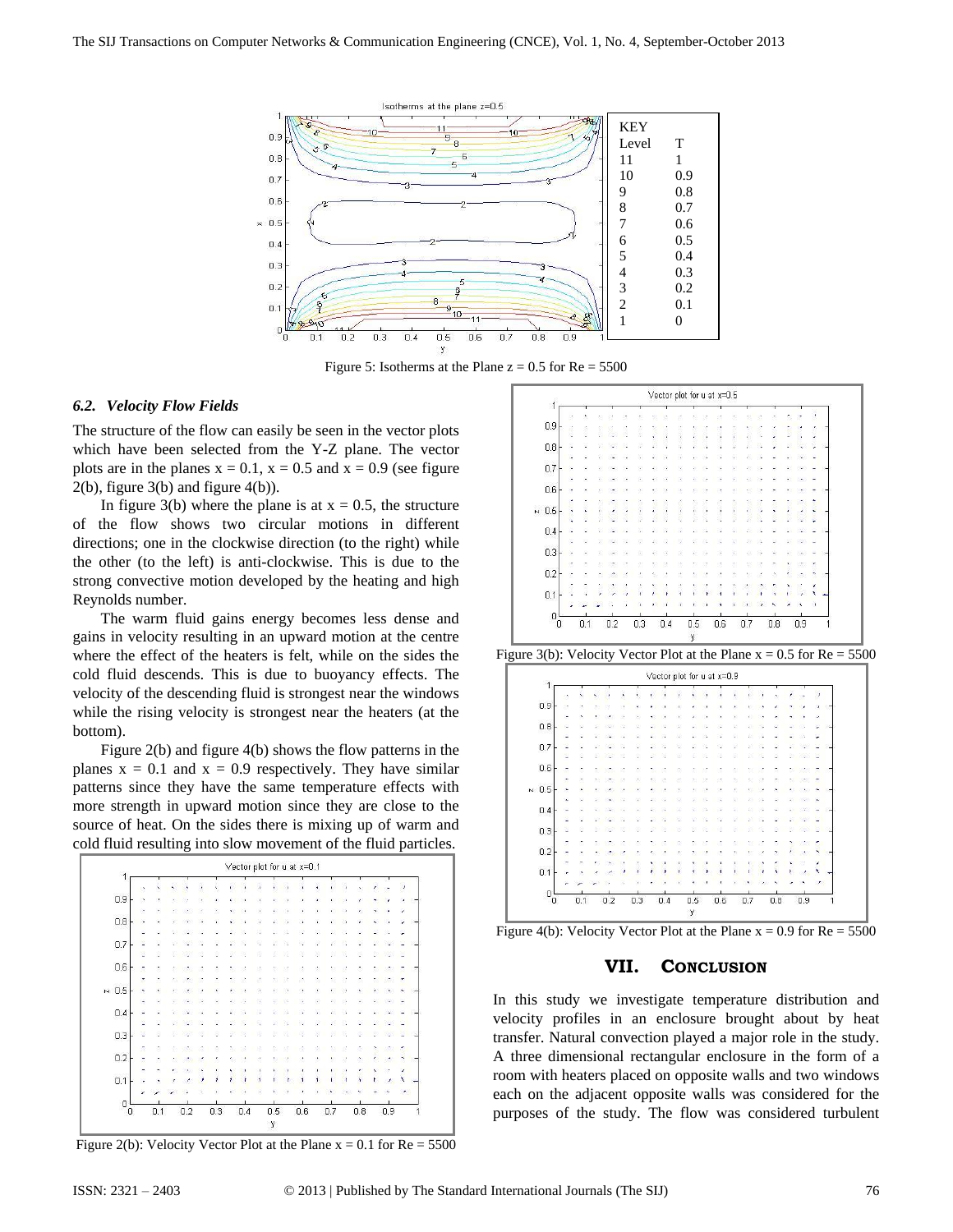hence the solutions were obtained for Reynolds number 5,500 and Prandtl number 0.71.

To analyze the flow and heat transfer rates, a complete set of non-dimensionalized equations governing Newtonian fluid and boundary conditions are recast into vector potential to eliminate the need for solving the continuity equations. A Boussinesq fluid motion in a three dimensional cavity is considered. The governing equations with the boundary conditions are descritized using three point central difference approximations for a non-uniform mesh. The resulting finite difference equations are then solved using Matlab simulation software.

The results show that turbulent natural convection plays a major role in temperature distribution in an enclosure. The room is divided into a number of regions with those near the heaters having high temperatures as those near the windows have low temperatures. This helps in keeping some of the items at stated temperatures. Convective currents caused by buoyancy forces due to temperature differences between room air and air in contact with hot and cold surfaces also play a major role in determining the velocity profiles. The study has a wide range of applications in engineering. A good example is in an oven where direct heating may not be required.

## **VIII. RECOMMENDATIONS / FUTURE WORK**

- There is need to investigate forced convection and its effect on temperature distribution and velocity profiles in a room.
- A more practical approach in engineering would reduce theoretical assumptions made in this work.
- Investigation of buoyancy driven natural convection in non-rectangular enclosures.

#### **REFERENCES**

- [1] J. Boussinesq (1903), "Theorie Analytique Deha Chanteur", *Gauthier-villars*, 2.
- [2] T. Cebecii & A.M.O. Smith (1974), "Analysis of Boundary Layers", *Applied Mathematics and Mechanics*, Vol. 15, Academic Press; New York.
- [3] T.A. Mynet & D. Duxbury (1974), "Temperature Distribution within Enclosed Plane Air Cells associated with Heat Transfer by Natural Convection", *Proceedings of 5th International Heat Transfer Conference*. Tokyo, Vol. 38, Pp. 119–123.
- [4] I.G. Currie (1974), "Fundamentals of Fluids", *McGraw Hill*.
- [5] W.C. Reynolds (1976), "Computation of Turbulent Flows", *Annual Review of Fluid Mechanics*, Vol. 8, Pp. 183–208.
- [6] E. Leornardi (1984), "A Numerical Study of Effects of Fluid Properties on Natural Convection", *Ph.D. Thesis. University of New South Wales*; Australia.
- [7] G. de Vahl Davies (1986), "Finite Difference Methods for Natural and Mixed Convection in Enclosures", *Proceedings 8th International Heat Transfer Conference*, San Francisco, Vol. 1, Pp. 101–109.
- [8] A. Lankhorst (1991), "Laminar and Turbulent Natural Convection in Cavities", *Ph.D. Thesis*, Dept University of Technology; Netherlands.
- [9] D.A. Olson & L.R. Glickman (1991), "Transient Natural Convection in Enclosure at High Rayleigh Number", *Transition of the ASME Journal of Heat Transfer*, Vol. 113, Pp. 633–643.
- [10] O.A. Plumb & L.A. Kennedy (1997), "Application of K-E Model to Natural Convection from a Vertical Isothermal Surface", *ASME Journal of Heat Transfer*, Vol. 99, Pp. 79–85.
- [11] J.K. Sigey (1999), "Buoyancy Driven Turbulent Natural Convection in an Enclosure", *DAAD Scholars Workshop, Egerton University*, Njoro, Kenya.
- [12] J.K. Sigey (2004), "Three-Dimensional Buoyancy Driven Natural Convection in an Enclosure", *PhD Thesis*, JKUAT, Kenya.
- [13] Kipng'eno Joel (2006), "Turbulent Natural Convection with Localized Heating and Cooling on Opposite Vertical Walls of an Enclosure", *MSc Thesis*, Kenyatta University, Kenya.
- [14] M.A. [Sheremet](http://link.springer.com/search?facet-author=%22M.+A.+Sheremet%22) (2011), "Mathematical Simulation of Conjugate Turbulent Natural Convection in an Enclosure with Local Heat Source", *Thermophysics and Aeromechanics*, Vol. 18, No. 1, Pp. 107–121.
- [15] J.K Sigey, F. Gatheri & M. Kinyanjui (2011), "Buoyancy Driven Free Convection Turbulent Heat Transfer in an Enclosure", *Journal of Agriculture, Science and Technology*, Vol. 12, No. 1.



**Edward Okemwa Mairura,** was born on 15<sup>th</sup> August, 1985 in Kisii town, Nyanza province, Kenya. He holds a Bachelor of Education degree in Mathematics & Guidance and Counseling from Moi University, Kenya and is currently pursuing a Master of Science degree in Applied Mathematics from Jomo Kenyatta University of Agriculture and Technology, Kenya.

Affiliation: Jomo Kenyatta University of Agriculture and Technology, (JKUAT), Kenya.

Teaching Experience: He is currently an assistant lecturer at JKUAT Kisii Cbd Campus, in applied mathematics (May 2012 to date) besides being a full time teacher at Bishop Mugendi Nyakegogi secondary school (January 2010 to date) near Kisii, Kenya. He has much interest in the study of heat transfer in different mediums and geometries and their respective applications to engineering.



**Dr. Johana Kibet Sigey**, holds a Bachelor of Science degree in mathematics and computer science first class honors from Jomo Kenyatta University of Agriculture and Technology, Kenya, Master of Science degree in Applied Mathematics from Kenyatta University and a PhD in applied mathematics from Jomo Kenyatta University of Agriculture and Technology, Kenya.

Affiliation: Jomo Kenyatta University of Agriculture and Technology, (JKUAT), Kenya.

Teaching Experience: He is currently the acting director, jkuat, Kisii cbd where he is also the deputy director. He has been the substantive chairman - department of pure and applied mathematics – jkuat (January 2007 to July- 2012). He holds the rank of senior lecturer, in applied mathematics pure and applied Mathematics department – jkuat since November 2009 to date. He has published 9 papers on heat transfer in respected journals.